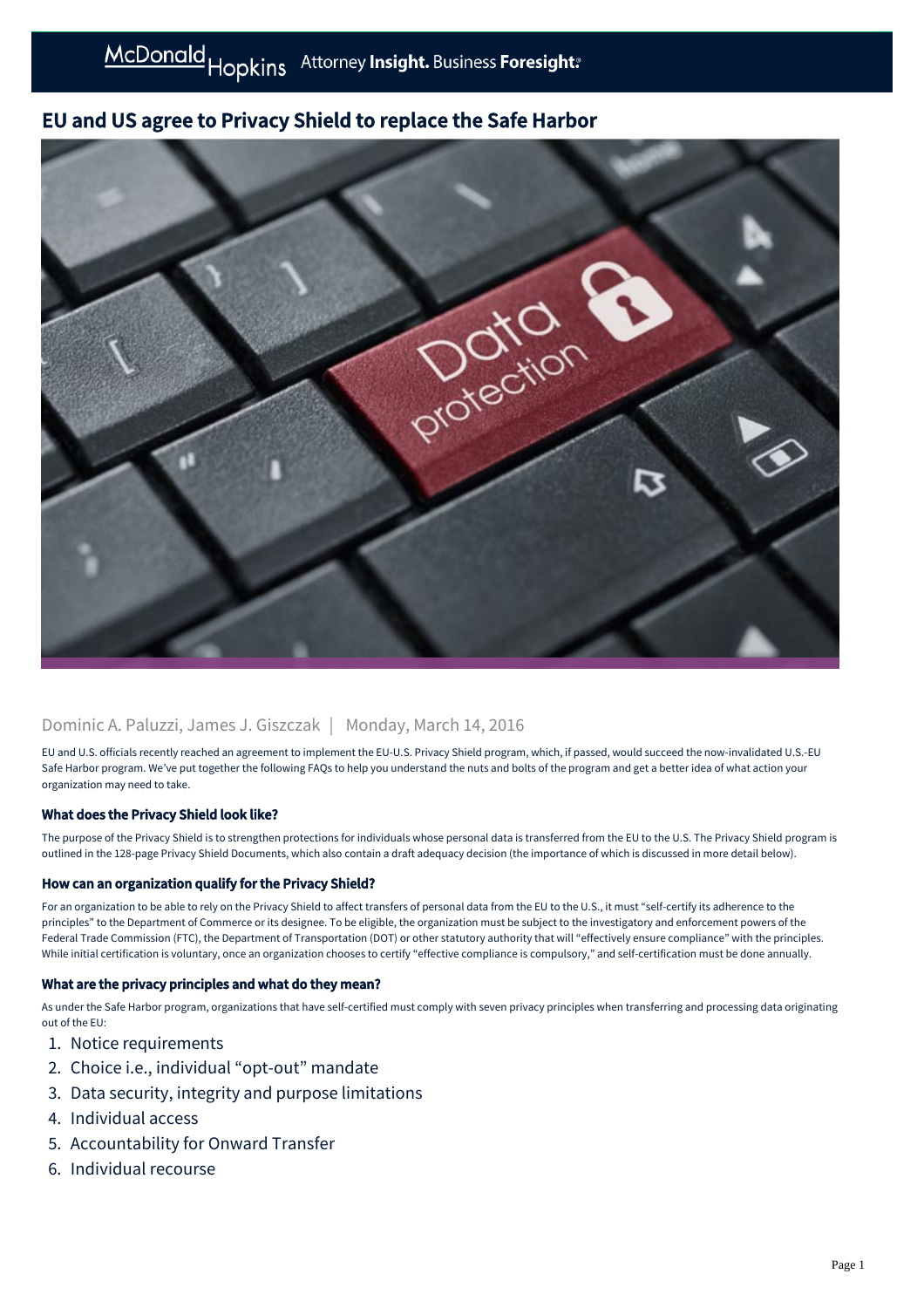## 7. Enforcement and Liability

#### **WHAT IS THE INDIVIDUAL OPT-OUT MANDATE?**

Privacy Shield organizations must give individuals the choice to opt out of having their personal information disclosed to a third party (except the Privacy Shield organization's agent) or used for a purpose materially different from the purpose or purposes for which it was originally collected and subsequently allowed.

#### **WHAT IS THE OPT-IN MANDATE?**

With limited exceptions, when it comes to an individual's sensitive information, the individual must expressly opt in before the Privacy Shield organization can disclose or use the information.

#### **WHAT IS THE ONWARD TRANSFER PRINCIPLE?**

The onward transfer principal means that any data transfer to a third party must be in accordance with a contract that provides that, among other things, the recipient of the data will provide the same level of protection as the principles listed above. This also requires that for Privacy Shield organizations with contracts with agents, the Privacy Shield organization must, upon request, provide a summary or copy of the relevant privacy provisions to the Department of Commerce.

#### **WHAT ARE THE REQUIREMENTS TO ENSURE INDIVIDUAL RECOURSE?**

Privacy Shield organizations must have effective internal mechanisms to allow them to handle complaints concerning the organization's noncompliance with the seven principles. In addition, the Privacy Shield organizations must commit to respond to those complaints within 45 days. An independent alternative dispute resolution (ADR) mechanism must also be put in place so individuals can pursue their non-compliance issues. The ADR mechanism must be freely available and, the key word there, free, meaning no requirement that the complainant pay their costs as is the case in many ADR provisions. Individuals must also be able to bring their claims to their national Data Protection Authorities (DPAs), which would then work with the Department of Commerce to ensure the Privacy Shield organization handles the complaint.

#### **WHAT LIABILITY DO PRIVACY SHIELD ORGANIZATIONS HAVE?**

Privacy Shield organizations are liable if an agent transfers data to processes that transferred data information in violation of the seven principles. However, the Privacy Shield organization would be able to escape liability if it can demonstrate it was not responsible for the event(s) giving rise to the damage.

#### **WHAT ARE THE SPECIAL REQUIREMENTS COVERING HR DATA?**

A Privacy Shield organization that wants to cover HR data must commit to cooperate with the European DPAs during the investigation and resolution processes. This includes agreeing to an agreement to comply with any advice from the DPAs that the organization needs to take specific action to comply with the principles.

#### Are there other principles to be aware of?

The Privacy Shield program includes a number of other principles worth noting. These include:

- 1. Sensitive data
- 2. Journalistic exceptions
- 3. Secondary liability
- 4. Performing due diligence and conducting audits
- 5. The role of the DPAs
- 6. Verifying an organizations privacy practices
- 7. Information concerning an individual's right of access
- 8. Application of HR data
- 9. Requirements for contracting when data is transferring just for processing purposes, i.e., onward transfers
- 10. Dispute resolutions and enforcement, which includes more detail on recourse, remedies, sanctions, FTC actions, and others
- 11. The handling of travel information
- 12. Timing of the "opt-out" option requirement
- 13. Data for pharmaceutical research, medical products and other related purposes
- 14. Public authority access request handling
- 15. Public records and the use of publicly-available information

## What is next and is there anything left in the air?

The first next step is for the EU to review and make a determination of "adequacy." While there is no specific deadline for this determination, the EU Article 29 Working Party, which is made up of the national data protection authorities in the EU states, issued opinions that will be key to the EU's determination as to whether the Privacy Shield would adequately protect its citizens' individual data that is transferred to the U.S.